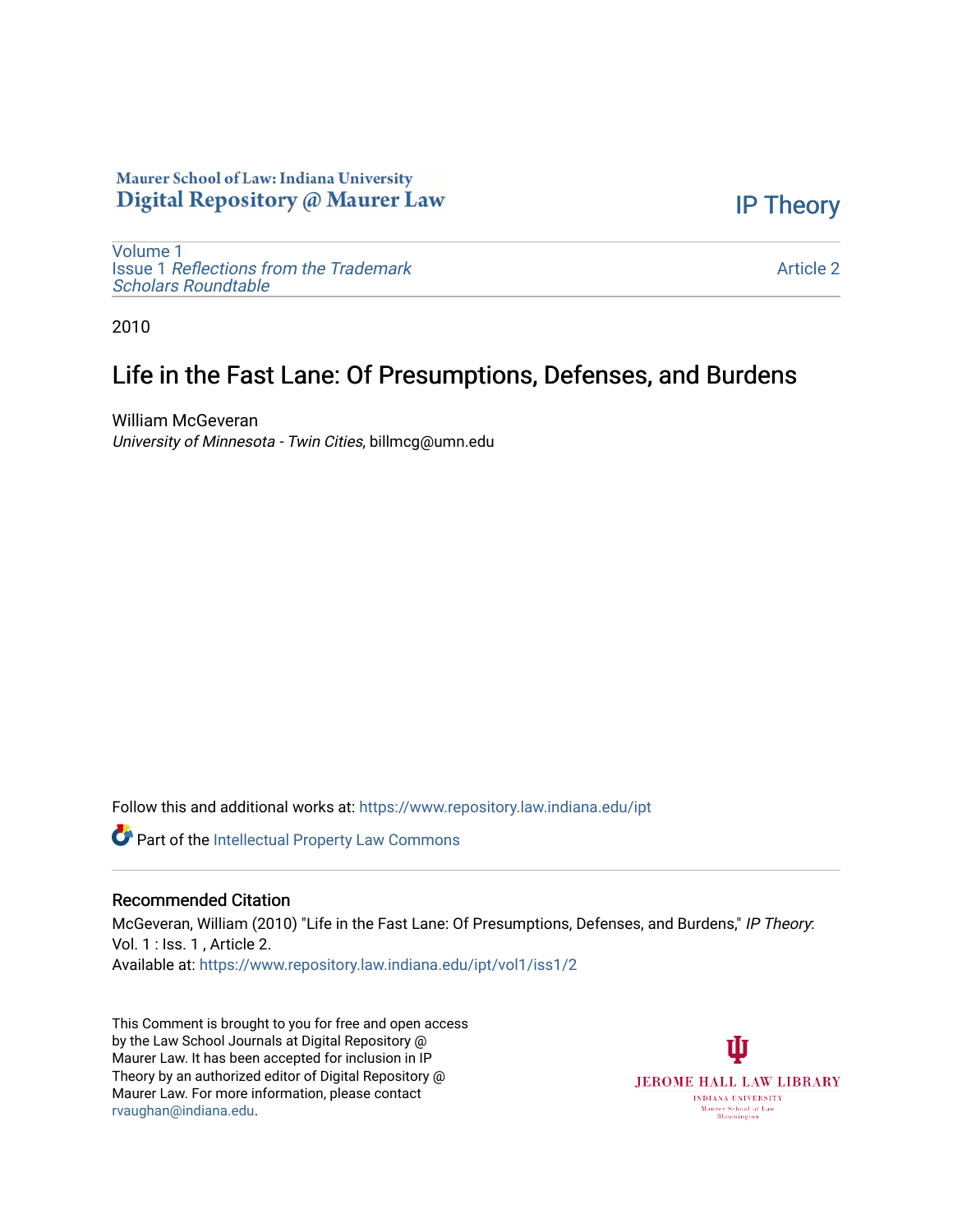

## Life in the Fast Lane: Of Presumptions, Defenses, and Burdens

William McGeveran<sup>†</sup>

Some weeks later, reviewing my notes from the 2010 Trademark Scholars' Roundtable (and Rebecca Tushnet's invaluable contemporaneous blogging<sup>1</sup>), I am struck again by the rich and engaging discussion over a wide range of issues. I am also struck by the way we repeatedly circled, but in my opinion never quite pinned down, the related structural mechanisms of presumptions, defenses, and burdens. With all the big ideas flying around the room, there were times when many of us (myself included) talked past one another on these more mundane details of civil procedure—perhaps an inevitable outcome when 20 law professors gather around a table. But as Bob Bone emphasized in his prepared comments, the distribution of burdens and the mechanics of rules, while they come after the major normative decisions, embody those decisions and will determine whether the resulting reform functions as intended. In this very short comment I hope to build on our discussion to clarify the meaning and import of these three concepts, and show how they relate to the range of proposals we considered.

Late in the Roundtable, Eric Goldman aptly summarized one persistent strand of the discussion. He suggested that many of us want to build a "fast lane" for resolution of certain types of trademark cases, akin to the express line at the grocery store for customers with ten or fewer items. Like several of us, he pointed to 47 U.S.C. § 230 (exempting internet intermediaries from most liability arising from user-generated content) as an existing legal model of a reasonably effective fast lane.<sup>2</sup> Courts promptly dismiss cases that fall within the parameters of the

<sup>†</sup> Associate Professor, University of Minnesota Law School. Many thanks to the participants in the Second Trademark Scholars' Roundtable at DePaul University College of Law in April 2010, and particularly to organizers Graeme Dinwoodie and Mark Janis, for a remarkably stimulating conference. I received valuable research assistance on this comment from Mikka Gee Conway.

<sup>1.</sup> Rebecca Tushnet, Second Trademark Scholars Roundtable, Rebecca Tushnet's 43(B)Log (April 16, 2010, 1:10 PM), http://tushnet.blogspot.com/2010/04/second-trademark-scholars-roundtable.html (containing the first of three detailed posts on the Roundtable).

<sup>2.</sup> Of course, some commentators argue that § 230 immunity is too generous, for normative reasons. *See, e.g*., Ann Bartow, *Internet Defamation as Profit Center: The Monetization of Online Harassment*, 32 HARV. J. L. & GENDER 383, 417–19 (2009); Danielle Keats Citron, *Cyber Civil Rights*, 89 B.U. L. Rev. 61, 116–17 & n.377 (2009). That is not my concern here; whatever one's views on the *merits* of the protection conferred by § 230, as a procedural matter it functions as a fast lane.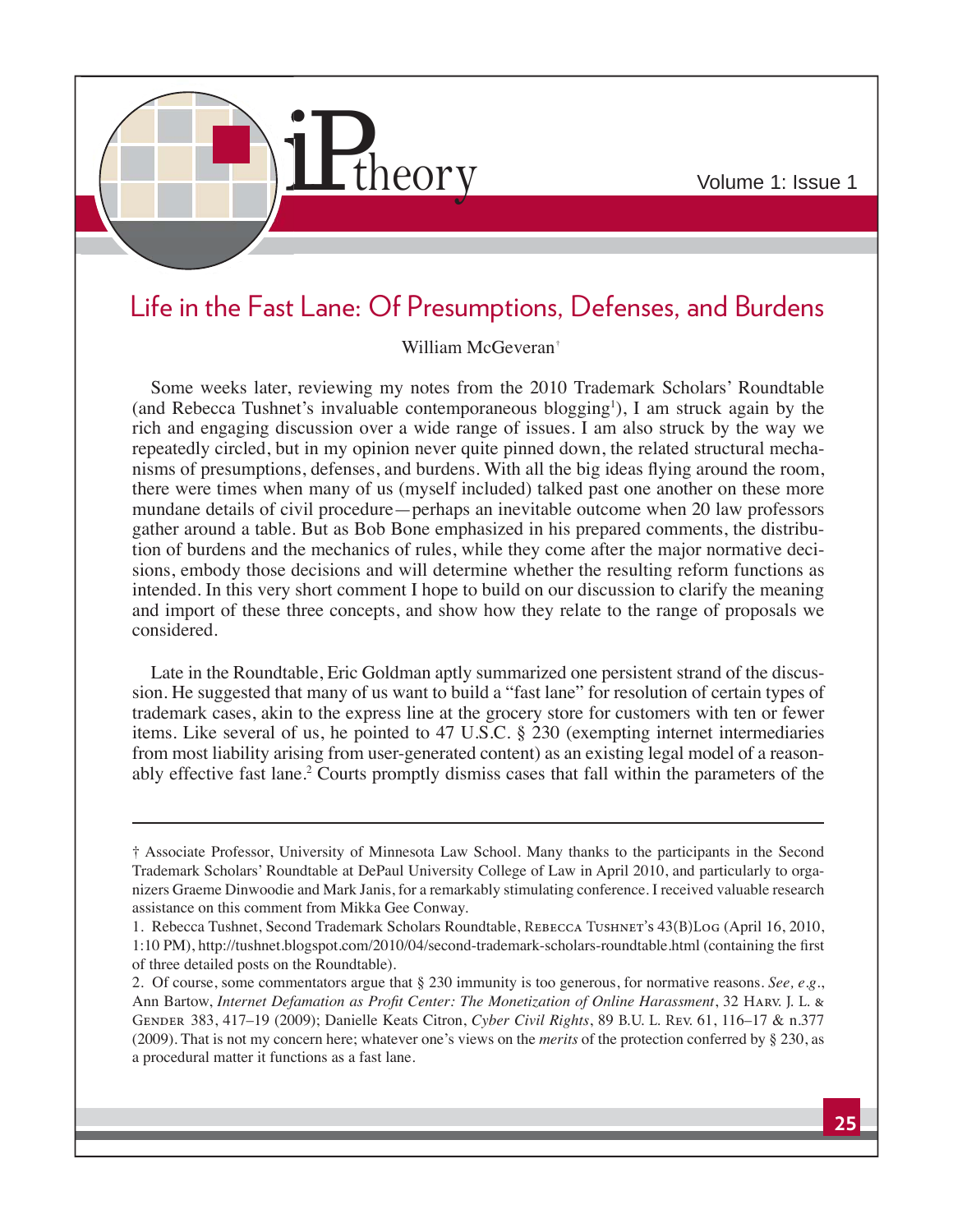§ 230 exemption, often on Rule 12(b)(6) motions.<sup>3</sup> A fast lane for trademark law would allow similarly swift disposition of certain cases.

Building on Goldman's analogy, I think there are two salient features of the supermarket express lane that also hold true for trademark doctrine. First, the definition of eligibility for the fast lane must be quite clear. "Ten or fewer items" is a bright-line rule.<sup>4</sup> Like any rule, there will be difficult cases. One can imagine a disagreement over whether a bag of apples counts as one item or several. Even then, a simple heuristic can resolve most such disputes: perhaps an item could be defined as each unit the cashier must scan separately. Without such simplicity, the efficiency of a fast lane is lost in determining who belongs there. (As Goldman noted at the Roundtable, despite the poor drafting of § 230, courts developed a fairly sharp-edged understanding of its boundaries.) I think of this as an "if/then" statement, where both the "if" and the "then" must be clear. *If* you purchase 10 or fewer items, *then* you may check out in this lane. *If* you offer a defined "interactive computer service,"<sup>5</sup> *then* you will not be liable for statements made through that service by others<sup>6</sup> (except under certain defined types of claims, namely criminal law, intellectual property law, or the Electronic Communications Privacy Act<sup>7</sup>). For a trademark fast lane to function properly, it must have similarly clear criteria, both for eligibility and for the resulting outcome.

Second, many shoppers use the slow lanes instead of the fast one. They wish to buy more than 10 items and they accept the longer wait as a consequence. The supermarket manager needs these other lanes to move expeditiously too, and may institute various reforms to speed them up (perhaps new cash registers or better training for workers). If the manager concentrates only on improving the efficiency of the fast lane, other customers are condemned to grocery-store purgatory and may shop elsewhere, or purchase fewer items to speed their checkout. And if everyone starts crowding into the fast lane to escape, it will not remain fast. Some suggestions for reform of trademark law may suffer from a desire to fix every problem with just one tool. Comprehensive reform requires not only development of a fast lane, but also attention to the inefficiencies and inequalities in all the other lanes. These are distinct problems with largely distinct solutions. By combining different mechanisms, however, we can divide cases into different groups and apply different approaches to each one.

<sup>3.</sup> *See, e.g.*, Zeran v. Am. Online, Inc., 129 F.3d 327 (4th Cir. 1997); Gibson v. Craigslist, Inc., No. 08 Civ. 7735 (RMB), 2009 WL 1704355 (S.D.N.Y. June 15, 2009); Nemet Chevrolet, Ltd. v. Consumeraffairs.com, Inc., 564 F. Supp. 2d 544, 550 (E.D. Va. 2008); DiMeo v. Max, 433 F. Supp. 2d 523 (E.D. Pa. 2006); Blumenthal v. Drudge, 992 F. Supp. 44, 52–53 (D.D.C. 1998).

<sup>4.</sup> This is so even when it is expressed ungrammatically as "10 items or less."

<sup>5.</sup> *See* 47 U.S.C. § 230(f)(2) for a definition. Courts have since developed this definition so that it can be applied unambiguously in almost all cases, as the cases cited in note 3 demonstrate.

<sup>6.</sup> *Id*. § 230(c).

<sup>7.</sup> *Id*. § 230(e).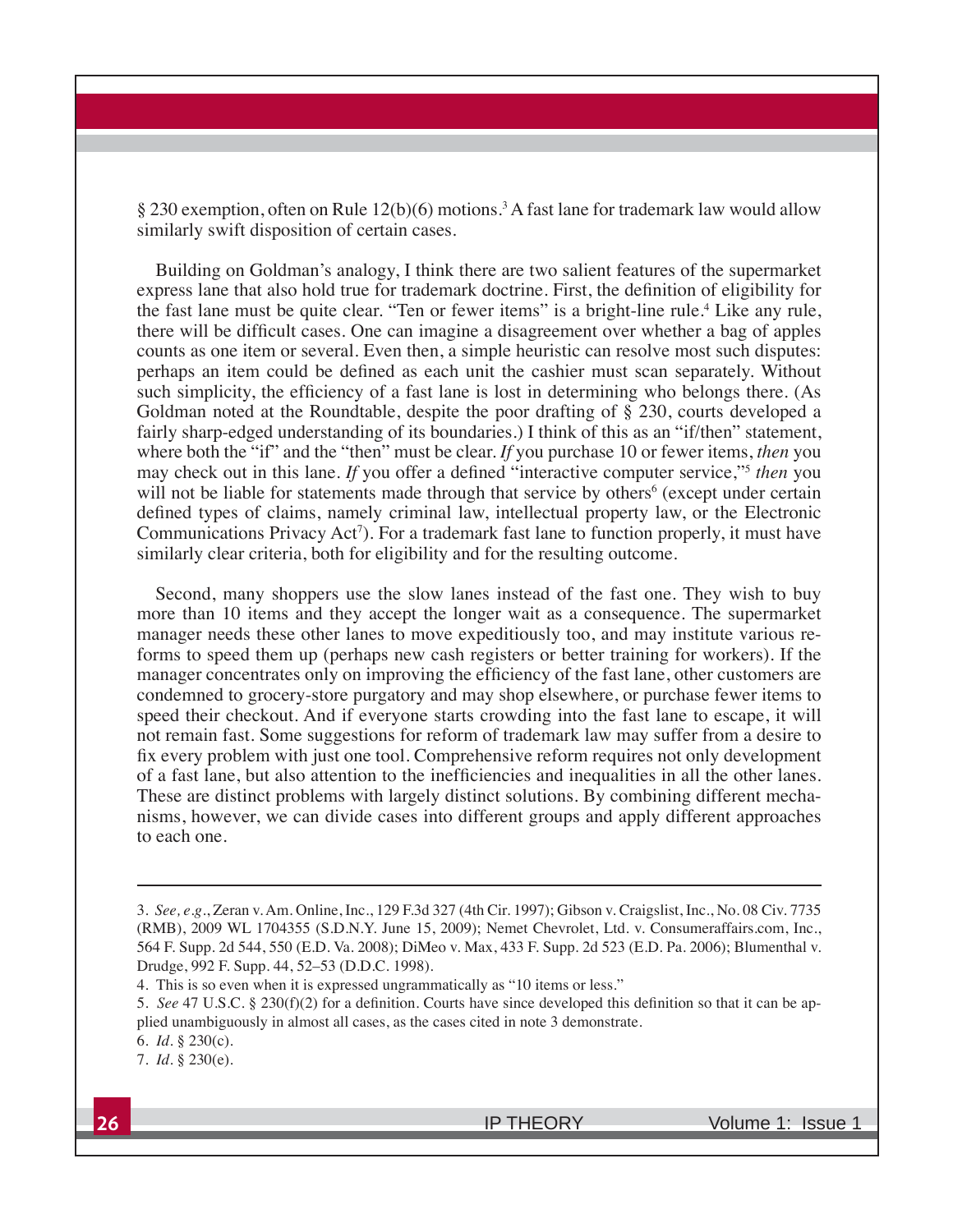Earlier in the Roundtable, I offered another (and probably less effective) analogy, comparing this task to service on a law school admissions committee. The committee divides applicants into three piles: admit, reject, and consider. Obviously qualified and obviously unqualified students both present easy cases that require little attention, freeing up the committee's time for more careful consideration of the borderline candidates placed in the middle pile. This "three piles" analogy does add one useful complication to the "fast lane" analogy, because it emphasizes that heuristics can speed consideration of cases in both directions with shortcuts on one side favoring the markholder and on the other side favoring the alleged infringer. Cases in the middle take longer (but hopefully not *too* long) because we do not use shortcuts favoring either side.<sup>8</sup> This analogy also underscores two conditions under which the system does not work: if it is too difficult to decide in which pile to put an application, or if consideration of the middle pile is excessively burdensome.

Several Roundtable participants, in their own ways, propose comparable sorting of trademark cases. For instance, a number of participants are drawn to the idea of a "materiality" requirement for some trademark cases. Mark Lemley and Mark McKenna recently argued for "anchor[ing] once again to the core case of confusion regarding the actual source of a defendant's product or service, the type of confusion most obviously related to consumer decision making."9 In those traditional cases (along with ones where consumers believe the markholder guarantees the quality of a defendant's goods and services), they say, courts should continue to presume materiality without requiring proof from a markholder. In a wide range of other cases, however, markholders would need to demonstrate that the alleged consumer confusion is likely to affect consumers' purchasing decisions.10 These cases would proceed in a manner more akin to false advertising law, where materiality is an element that the plaintiff must prove to prevail. Even in these nontraditional cases, however, courts might sometimes relieve markholders of the duty to prove harm. As Tushnet, another materiality proponent, points out in her forthcoming work, false advertising doctrines have developed over time which presume materiality in certain kinds of cases, such as those involving outright falsity or bad intent.<sup>11</sup> Even though proposals like Lemley and McKenna's and Tushnet's would demand proof of materiality in many more trademark infringement

<sup>8.</sup> One further refinement that does not need to clutter the text but should be noted: real litigation involves multiple issues, and we really sort cases one issue at a time. So, suppose a case presents a knotty issue over whether a mark is generic, but the alleged infringer has used an identical mark on identical goods. The case would be routed to the middle pile for genericism, but then might move faster to resolve the subsequent cut-and-dried issues. Once the mark is valid, there is no need for a dozen Methodist bishops to testify individually that they were confused by an identical usage.

<sup>9.</sup> Mark A. Lemley & Mark P. McKenna, *Irrelevant Confusion*, 62 Stan. L. Rev. 413, 414–15 (2010). 10. *Id*. at 450–52.

<sup>11.</sup> See Rebecca Tushnet, *Running the Gamut From A to B: Federal Trademark and False Advertising Law*, 159 Pa. L. Rev. (forthcoming 2010); *see also* Lemley & McKenna, *supra* note 9, at 453 (mentioning briefly the same possibility of presumptions).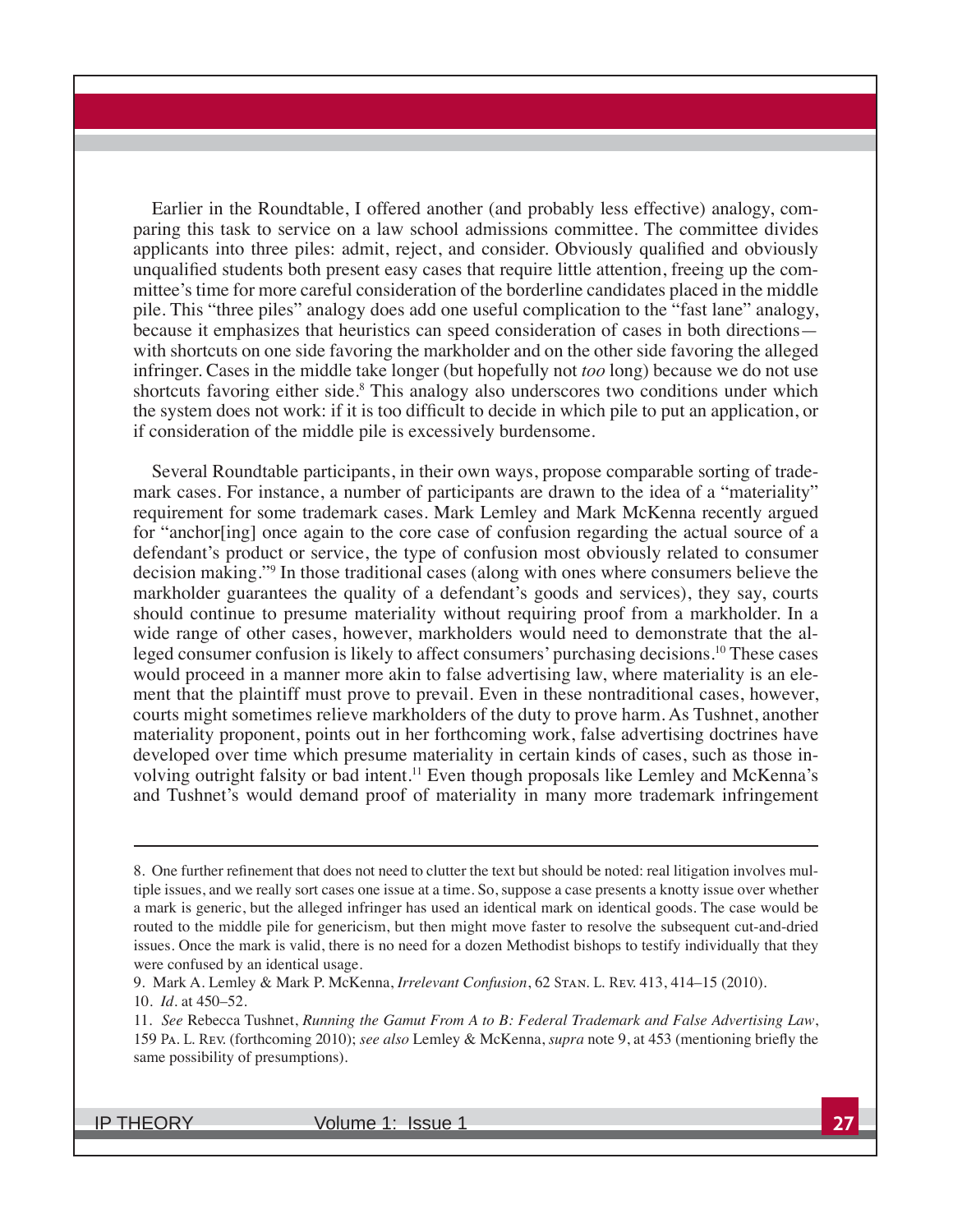cases than under present doctrine, they still would relieve markholders of this duty in certain categorically defined situations.

Like materiality, other reform proposals also engage in this sorting exercise. Margreth Barrett suggested after the Roundtable that four categories of trademark claims could be reframed as "associational marketing" claims under  $\S$  43(a), requiring a broader and more context-sensitive analysis.12 Proponents of a robust "trademark use" requirement likewise have said that it could serve a "gatekeeper" function, shunting some cases onto a different (and faster) track.<sup>13</sup> And I have argued for defined categorical exemptions from liability for certain unlicensed uses of trademarks.14

All these models define certain categories for specialized treatment. But few actually create any fast lanes. A number of them, on closer examination, would improve the functioning of the other lanes instead. Or, returning to the image of the three piles, many of these proposals would move cases from the markholder-friendly pile to the middle pile, where they would receive more searching analysis. Requiring proof of materiality, for instance, adds additional empirical issues that must be resolved. In general, cases where materiality must be proven will require more time and more resources for adjudication, because another complex and fact-intensive question has been added to the mix.<sup>15</sup> If false advertising is the model, materiality inquiries may require competing consumer surveys and a battle of expert witnesses. While the shift to a materiality requirement benefits alleged infringers, it does not do so primarily by making cases more predictable, easier, or cheaper to adjudicate. Rather, it increases careful analysis and judicial involvement in some cases where we now assume facts that point toward infringement.

So, the proposals are similar in their reliance on categorizing and rerouting certain classes of cases for different treatment. But they differ, crucially, in the amount of friction they create in individual cases. While using many of the same civil procedure mechanisms named at

<sup>12.</sup> Margreth Barrett, *A Cause of Action for "Passing Off/Associational Marketing,"* 1 IP THEORY 1, 13–15 (2010) [manuscript at 13-15].

<sup>13.</sup> See Stacey L. Dogan & Mark A. Lemley, *Trademarks and Consumer Search Costs on the Internet*, 41 Hous. L. Rev. 777, 805 (2004); Uli Widmaier, *Use, Liability, and the Structure of Trademark Law*, 33 HOFSTRA L. Rev. 603, 621–24 (2004). As several of us have argued elsewhere, the trademark use requirement may not function as a good fast lane because it does not have clear enough eligibility criteria. Instead of a bright-line rule (10 items or fewer), determining whether a use qualifies as non-trademark use often implicates many of the same factintensive inquiries explored under the likelihood of confusion test, which are just the ones we are trying to avoid. See Graeme B. Dinwoodie & Mark D. Janis, *Confusion Over Use: Contextualism in Trademark Law*, 92 Iowa L. Rev. 1597, 1645 (2007); William McGeveran, *Rethinking Trademark Fair Use*, 94 Iowa L. Rev. 49, 79-80 (2008); Mark P. McKenna, *Trademark Use and the Problem of Source*, 2009 U. I.L. L. REV. 773, 821-24 (2009). 14. See William McGeveran, *The Trademark Fair Use Reform Act*, 90 B.U. L. Rev. (forthcoming 2010).

<sup>15.</sup> Several of us raised this concern at the Roundtable, and Barrett laid it out in her essay afterwards. *See* Barrett, *supra* note 12, at 19–20.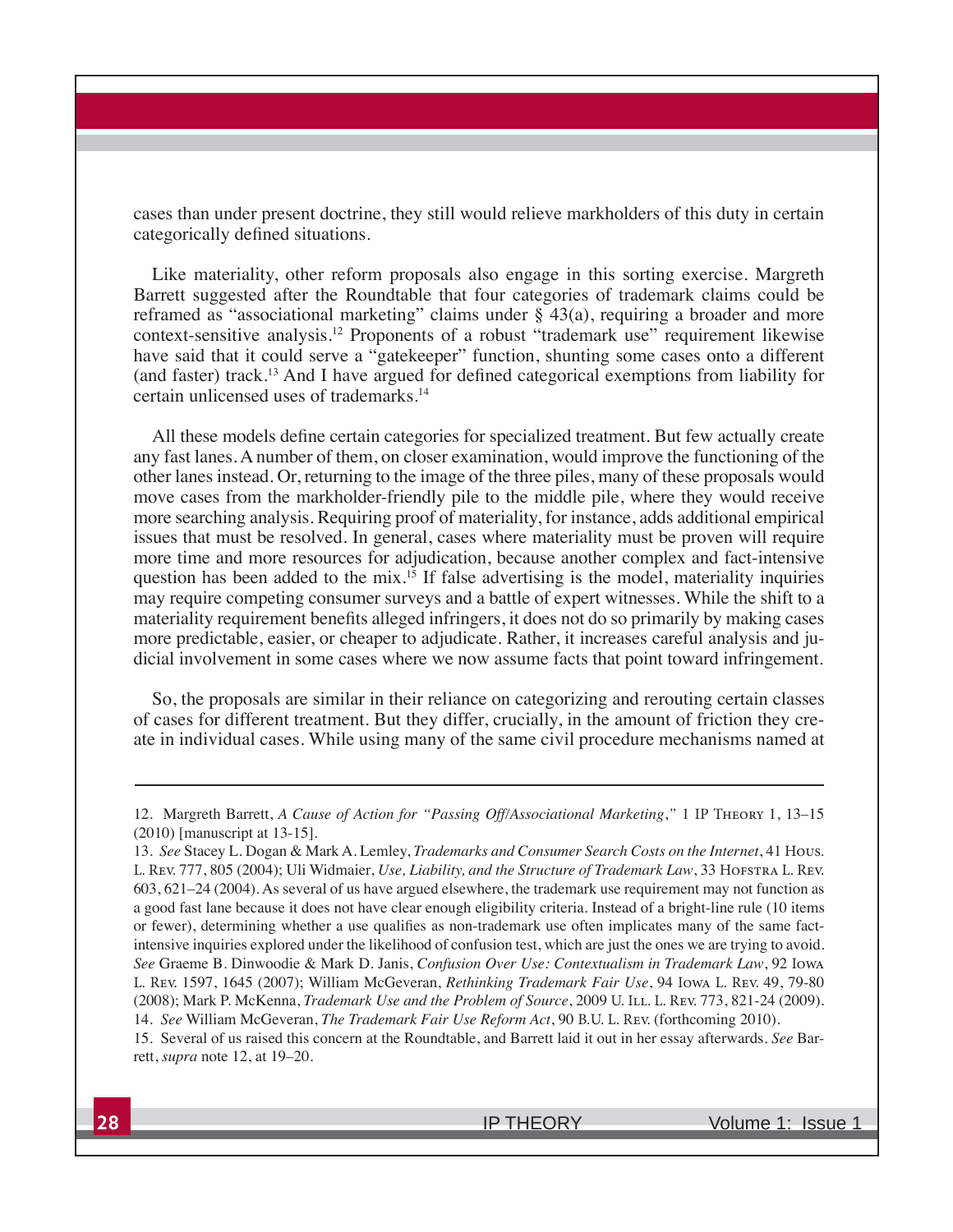the outset—presumptions, defenses, and burdens—the various proposals assemble these into quite different combinations. I certainly do not advocate choosing between reforms; most of these ideas complement one another. Talking about the same mechanisms in different ways, however, can cause confusion. I want to touch on each of these concepts as they relate to the Roundtable topic: analyzing defensive doctrines in trademark law.

**Presumptions** infuse all of these proposals. At their simplest, presumptions are shortcuts that replace particularized factual analysis with general situation-based rules. Lawyers use the word in so many contexts, however, that it can become misleading. (Rebuttable, irrebuttable, and bursting-bubble presumptions share the name but function quite differently.) The relevant point for our Roundtable discussion is simpler: as Bone has explained, trademark law already employs many presumptions, which represent classic tradeoffs between administrative costs and error costs.<sup>16</sup> These presumptions reduce administrative costs, but may reduce accuracy as well. Sometimes they effectively determine ultimate liability, but often they resolve only preliminary or intermediate issues. If we are sorting properly, we will devote the most decisionmaking resources to difficult questions that deserve such attention. In easier cases the administrative costs are not worth any marginally increased accuracy. Instead, we can rely on presumptions favoring the side that a court probably (though perhaps not definitely) would favor on that point if it examined the question more closely. In other words, we will use presumptions in the two side piles but not in the middle pile.

Lemley, McKenna, and Tushnet want to discard an existing presumption (materiality) in some defined cases, and move those cases from the markholder-friendly pile to the middle pile. Generally speaking, this will increase administrative costs for those cases, but should also increase precision in results. That greater precision favors unlicensed users. However, in real-world disputes between heavily invested markholders and unlicensed users, administrative costs almost always disadvantage the latter. Even where trademark law clearly allows a use, the mere threat of lengthy, complex, and expensive litigation scares unlicensed users. This is how cease and desist letters achieve their in terrorem power. My project complements theirs, by creating cost-reducing presumptions immediately, moving some cases directly into the pile where presumptions favor the user. In those cases, we would accept less precision to create a fast lane.

Not only are the two reforms consistent, the one can lead to the other. After taking away the presumption of materiality, other presumptions might develop. Some of these new ones probably would favor the alleged infringer. For example, courts applying a materiality requirement to the middle pile may observe over time that markholders can never prove material harm from fleeting glimpses of a brand name in a movie or television program.<sup>17</sup> They might

<sup>16.</sup> See Robert G. Bone, *Enforcement Costs and Trademark Puzzles*, 90 Va. L. Rev. 2099, 2123–2124 (2004). 17. *See, e.g*., Caterpillar, Inc. v. Walt Disney Co., 287 F. Supp. 2d 913 (C.D. Ill. 2003); Wham-O, Inc v. Paramount Pictures Corp., 286 F. Supp. 2d. 1254 (N.D. Cal. 2003); see also Lemley & McKenna, supra note 9, at 416–22 (suggesting other examples).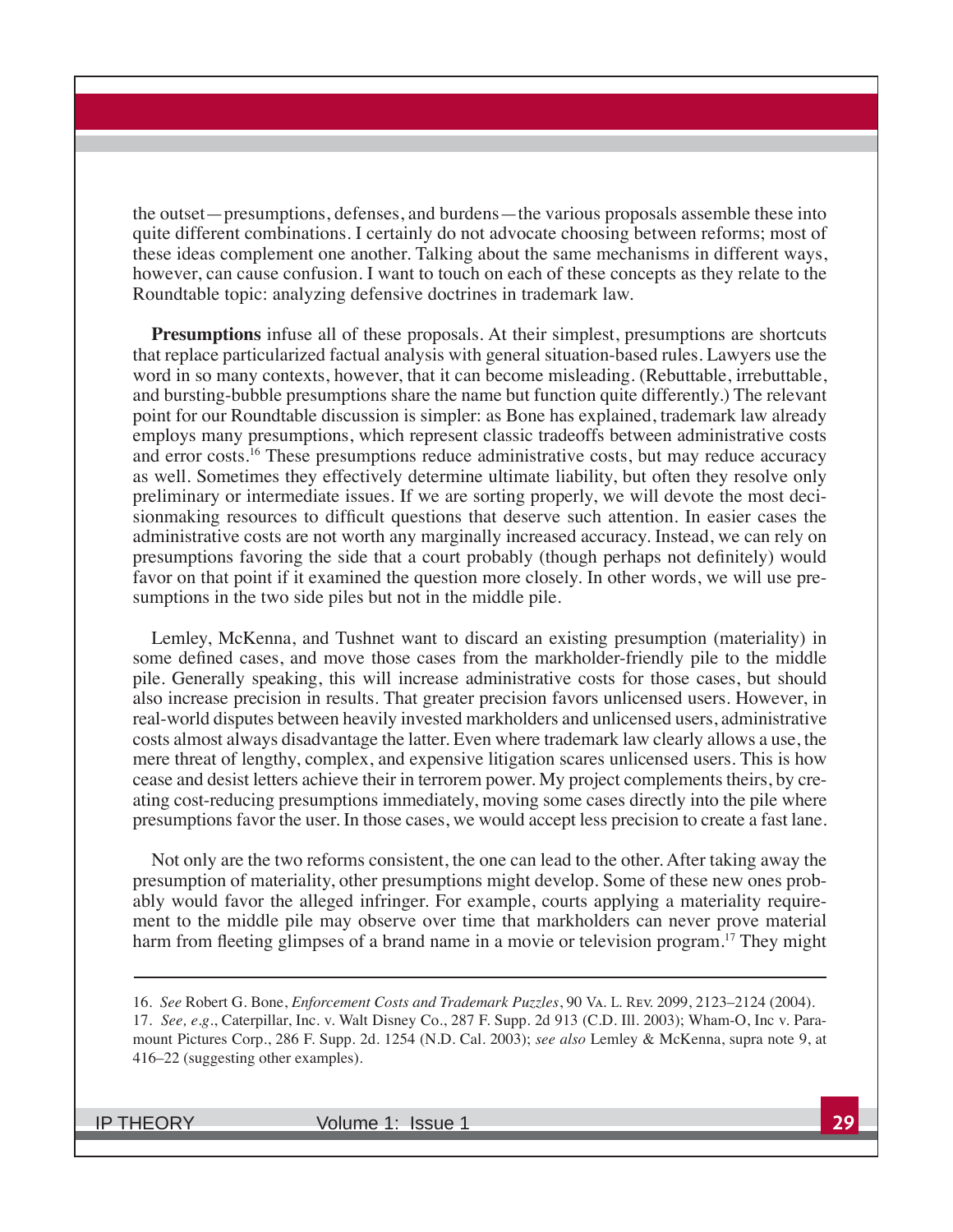then begin to impose a presumption *against* materiality in such cases. This eventually could become robust enough to establish something approaching a categorical liability exemption for filmmakers using brand names. That is the type of fair use presumption I have advocated, and a materiality requirement might be one route to get there (after a lot of cases wound their way through the judiciary). Barrett makes the same point in her new essay, arguing that certain "limitations and defenses" could be applied to the middle-pile cases she groups together as associational marketing, effectively moving them not only to the middle pile but to the pile on the other end of the table.<sup>18</sup> In this way, a defined subset of cases eventually could become entitled to use a fast lane. That said, the primary doctrinal innovation in these proposals is not to create new shortcuts that favor the users of marks, it is to eliminate old shortcuts that favor markholders. They would increase, not reduce, administrative costs for the foreseeable future. A reform agenda that did not address those costs in some other way would be incomplete.

**Defenses** were, loosely speaking, the topic of the Roundtable. More precisely, however, we convened to discuss defensive doctrines, which might include mechanisms other than formal affirmative defenses.<sup>19</sup> Graeme Dinwoodie recently expanded on this broader understanding of trademark "defenses."<sup>20</sup> He defined them as "rules permitting unauthorized uses of marks even where such uses implicate the affirmative concerns of trademark law."<sup>21</sup> At the Roundtable, our language was not always as careful. At first, for example, some comments (including mine) distinguished "internal" requirements from "external" ones—meaning that the former were integrated in the prima facie infringement case while the latter were not. This distinction, while perhaps useful in some contexts, was not necessarily relevant to the creation of fast lanes. Obviously, formal affirmative defenses are not a defendant's only path to victory, and they need not be the only route for a fast lane. As the Supreme Court summed up a defendant's varied options in *KP Permanent Make-Up, Inc.v. Lasting Impression I, Inc.:* 

If a plaintiff succeeds in making out a prima facie case of trademark infringement, including the element of likelihood of consumer confusion, the defendant may offer rebutting evidence to undercut the force of the plaintiff's evidence on this (or any) element, or raise an affirmative defense to bar relief even if the prima facie case is sound, or do both.<sup>22</sup>

If the defendant can use any of these means to prevail quickly and simply, then broadly they can be called defensive doctrines and they can serve as fast lanes.

<sup>18.</sup> *See* Barrett, *supra* note 12, at 18–23.

<sup>19.</sup> For an exemplary list of long-established affirmative defenses, see FED. R. Civ. P. 8(c)(1) (listing, inter alia, laches, res judicata, and statute of limitations defenses).

<sup>20.</sup> See Graeme B. Dinwoodie, Lewis & Clark Law School Ninth Distinguished IP Lecture: Developing De-*Jenses in Trademark Law*, 13 Lewis & CLARK L. Rev. 99, 144–152 (2009).

<sup>21.</sup> *Id*. at 100.

<sup>22. 543</sup> U.S. 111, 118 (2004).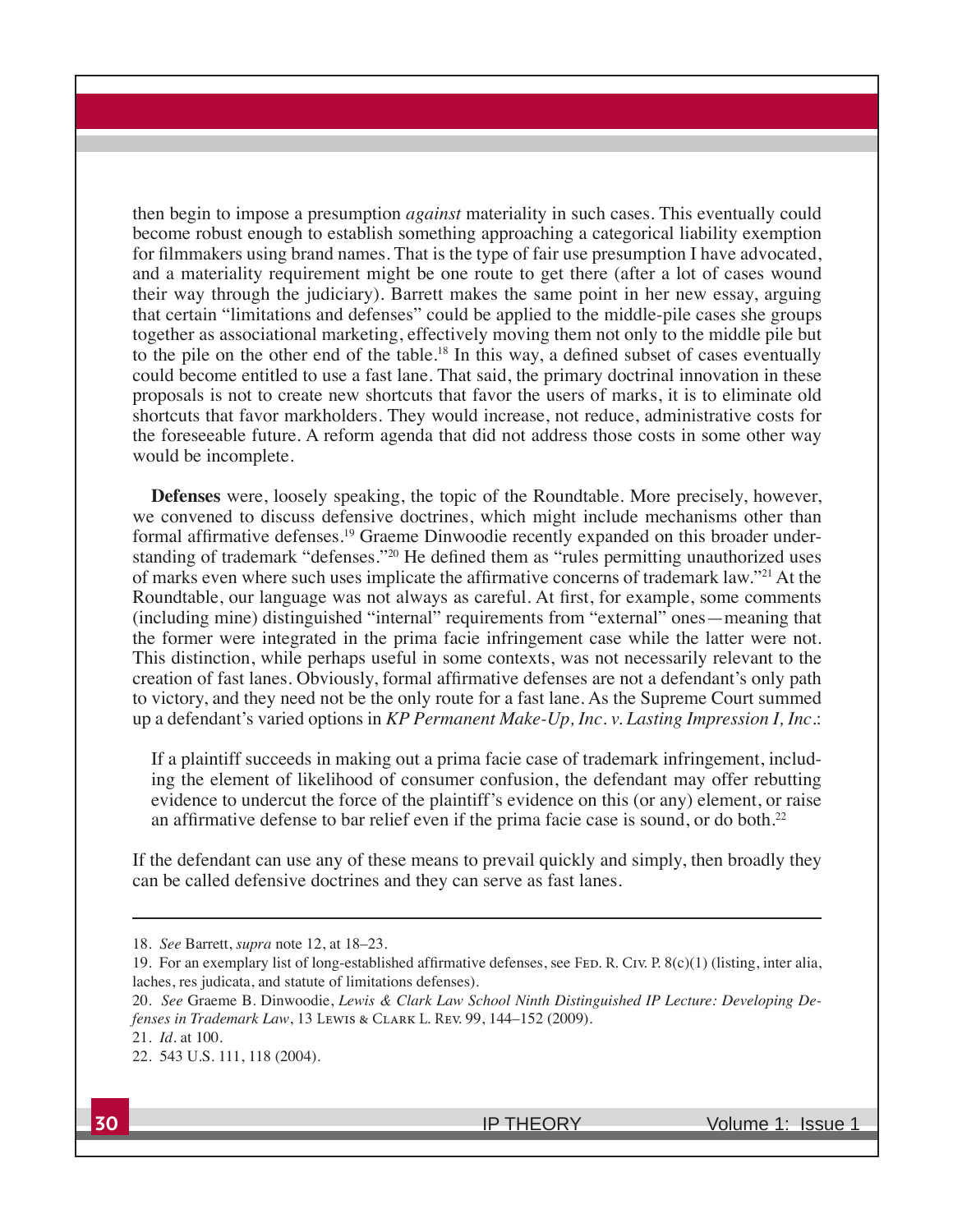Modern courts pay relatively little attention to the difference between formal affirmative defenses and other defensive doctrines. The *Federal Rules of Civil Procedure* specify that courts generally should disregard a defendant's failure to label defenses properly in a responsive pleading.23 Whether one calls a particular doctrine a "defense" (or "external" to the prima facie case) may not matter very much. The term can refer to a formal affirmative defense, but also for our purposes to any doctrine that allows the defendant to prevail notwithstanding the existence of some key indicia of liability. And the most common usage of the word is the least precise of all: a simple denial of the plaintiff's accusation ("I didn't do it") is a "defense" too, though it speaks only to the prima facie case. If bolstered by presumptions, such denials can function as fast lanes.

At times it can be difficult even to classify a defensive doctrine as internal or external in the sense used at the Roundtable. Although the statutory language of § 230 is expressed as an exclusion from potential liability rather than in the form of an independent affirmative defense, there has been some judicial confusion about its precise status.<sup>24</sup> Whether or not it is part of the prima facie case or a formal defense, an argument that a litigant qualifies for  $\S 230$  immunity should be seen as a *defensive doctrine*. Defendants can (and do) invoke this argument early in litigation, destroying the case against them. This is a fast lane. The same ambiguity also can be seen in the evolution of defamation law. Traditionally, proving the truth of an allegedly defamatory statement gave rise to an affirmative defense to defamation liability. The falsity of the statement later evolved into a required element of the prima facie case in the large majority of states. In the actual functioning of litigation, however, little changed. Courts still refer to truth informally as a "defense," epitomized by one 2009 state appellate decision which declared, "Because falsity is an essential element of both libel and slander, truth is a perfect defense to a defamation action."25 The ambiguity (and perhaps even irrelevance) of the formal status of truth as an element or a defense—as "internal" or "external"—demonstrates that this is not the crucial question. Of course, truth is such a fact-intensive issue in defamation cases that it rarely allows for fast-lane disposition, regardless of whether it is an element or a defense. Here, as usual, the defensive doctrine's complexity matters more than its official status under civil procedure.

**Burdens**, as Bone pointed out in his Roundtable remarks, are fundamental to the design of these decisionmaking structures. Here again, though, we should introduce greater precision. First, in our discussion we often spoke of burdens without specifying their exact

<sup>23.</sup> Fed. R. Civ. P. 8(c)(2), 8(e).

<sup>24.</sup> *See* Eric Goldman, *Ninth Circuit Helpfully Amends* Barnes v. Yahoo *Opinion*, Tech. & MARKETING LAW Blog (June 22, 2009), http://blog.ericgoldman.org/archives/2009/06/ninth\_circuit\_h.htm (discussing amendment of opinion in Barnes v. Yahoo! Inc., 570 F.3d 1096 (9th Cir. 2009) that eliminated characterization of § 230 immunity as an affirmative defense).

<sup>25.</sup> Cmty. Newspaper Holdings, Inc. v. King, 682 S.E.2d 346, 348 (Ga. Ct. App. 2009); *see also, e.g.*, Ladd v. Uecker, 780 N.W.2d 216, 219 (Wis. Ct. App. 2010).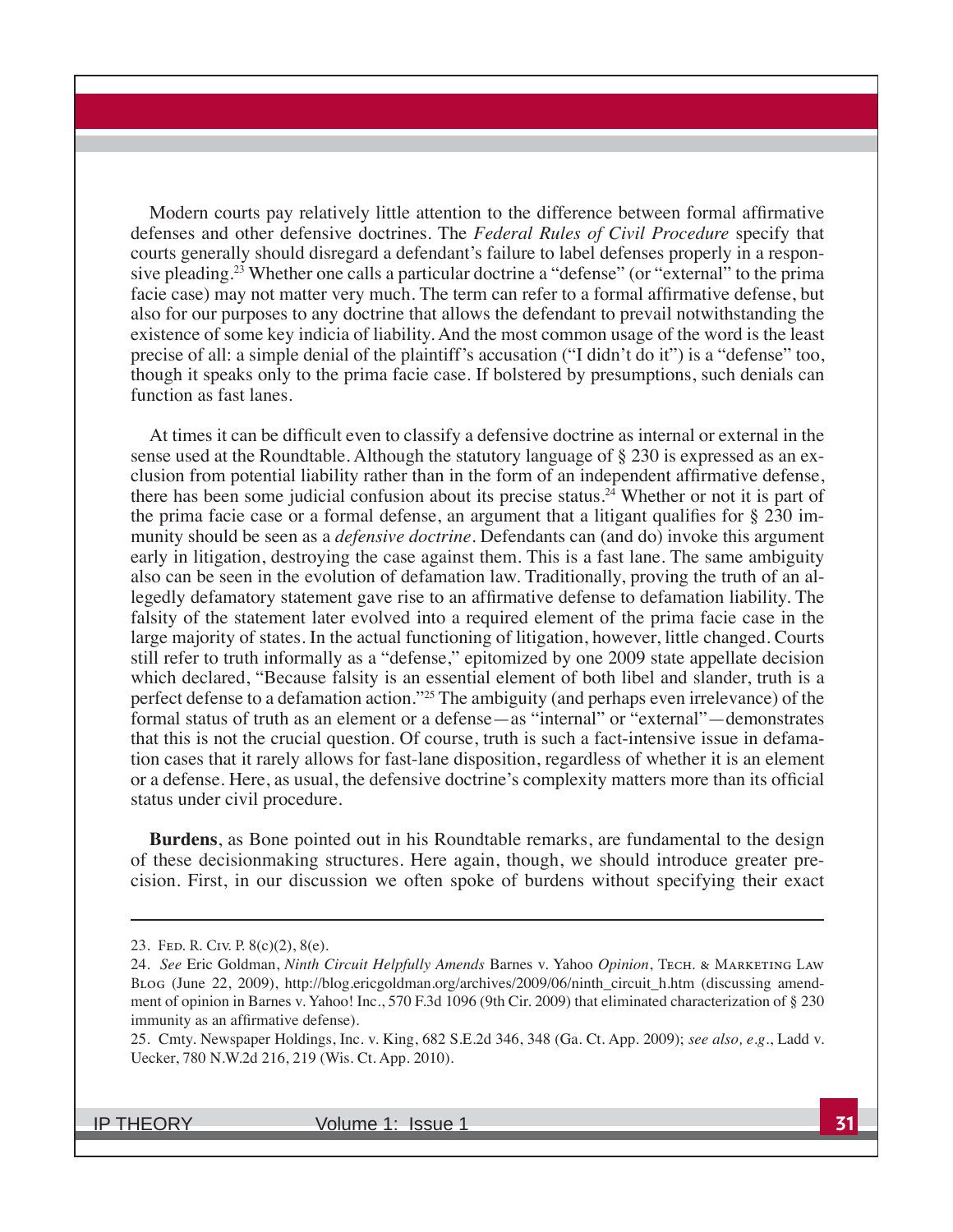nature. There are many kinds of burdens, including burdens of pleading, production, and persuasion. In the normal civil case, all these burdens are assigned to the plaintiff, who must plead the necessary elements of the prima facie case, produce evidence in support of those elements, and persuade a finder of fact that a preponderance of the evidence supports the defendant's liability. Courts depart from this default rule in special situations, most famously in employment discrimination,<sup>26</sup> but also in circumstances such as the application of res ipsa loquitur.<sup>27</sup>

More important, participants often took it for granted that all burdens are—well, burdensome. In practice, this is not always so. As noted above, burdens of pleading are seldom dispositive in modern litigation.<sup>28</sup> Burdens of production can impose difficulties if evidence is especially difficult to procure, but generally they just assign the party who must make the first move to back up a claim. Burdens of persuasion—proof—have the most bite. Even here, however, the allocation of the burden matters only in close cases. When the body of evidence points significantly one way or the other, that side prevails, no matter which one carries the burden. In other words, burdens of persuasion serve as tiebreakers. If a case is not already in equipoise, they do not have much weight. The cases where burdens of persuasion matter are precisely the close ones that belong in the middle pile. By contrast, the cases eligible for the fast lane should be those where the outcome was fairly predictable from the beginning, far from equipoise. Applying presumptions to those cases, as discussed above, further lightens any burden of persuasion.

*Formal* burdens of pleading, persuasion, and proof do not necessarily align with *actual* burdens of cost, difficulty, or possible defeat. At times, discussion at the Roundtable focused on relieving fair uses (or other beneficial third-party uses of a mark) from formal burdens rather than from actual ones. The plaintiff carries all the formal burdens to demonstrate likelihood of confusion, but no sensible defendant sits idly on the sidelines hoping to win by the weakness of the plaintiff's evidence. Defendants naturally must hire their own experts, commission their own surveys, and brief their own interpretation of the convoluted multifactor

<sup>26.</sup> *See* Texas Dept. of Cmty. Affairs v. Burdine, 450 U.S. 248 (1981) (discussing burden-shifting structure of federal employment discrimination litigation); McDonnell Douglas Corp. v. Green, 411 U.S. 792 (1973) (same).

<sup>27.</sup> *See* Restatement (Second) of Torts § 328D (1965) (explaining allocation of burdens in situations where a harm is the sort normally presumed to derive from negligence).

<sup>28.</sup> The Supreme Court's recent significant changes in pleading standards and introduction of "plausibility" requirements may make burdens of pleading more important for plaintiffs. *See* Ashcroft v. Iqbal, 129 S. Ct. 1937 (2009); Bell Atlantic Corp. v. Twombly, 550 U.S. 544 (2007); see also Rebecca Tushnet, *Unfair Competition* and Uncommon Sense, 95 Iowa L. Rev. Bull. 17, 18-20 (2009), http://www.uiowa.edu/~ilr/bulletin/ILRB\_95\_ Tushnet.pdf (analyzing possible impact of *Twombly* and *Iqbal* in trademark litigation). It is not yet clear how these developments will affect *defendants* as opposed to plaintiffs. Moreover, as noted below, in straightforward cases it should be easy to plead the existence of fair use, even under the newer standard.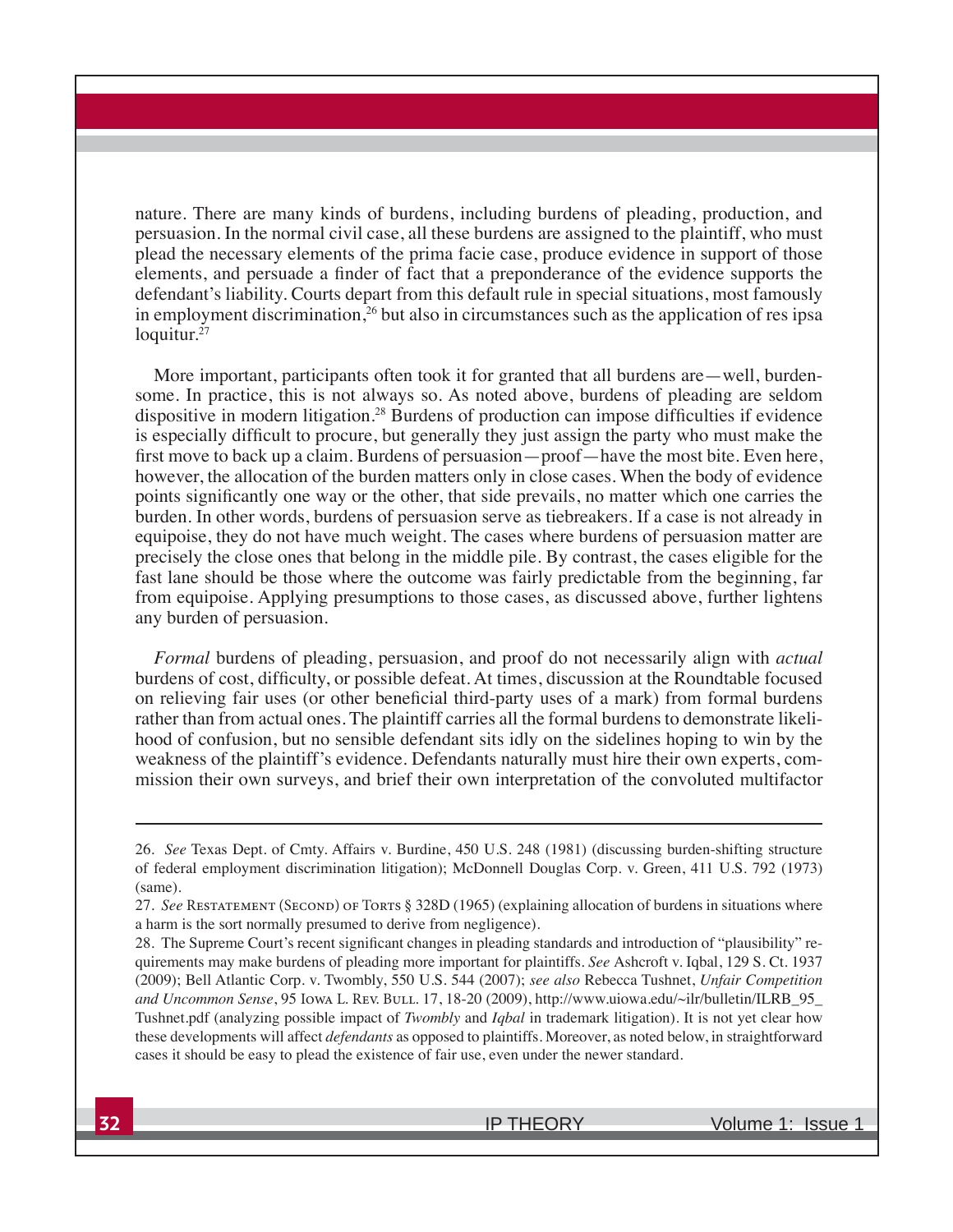test.29 In reality, they escape only the feather-light pleading burden on the confusion point (and many defendants choose to insert boilerplate denials of confusion in their answers anyway). They still carry actual burdens of production and persuasion. The same would be true of any element of the prima facie case placing a burden on the plaintiff to produce evidence that proves a complex factual claim—it imposes an actual, if not a formal, burden on the defendant as well. Demanding that the plaintiff prove materiality, for example, necessarily demands that the defendant rebut that proof, probably with its own evidence. I do nott mean to say that formal burdens are unimportant, only that they tell just part of the story.

Some court decisions contribute to a misguided focus on formal rather than actual burdens. *KP Permanent* has been read, appropriately, as a case about allocating burdens of proof, but some observers forget that the Court there analyzed those burdens as a means of statutory construction (to determine whether the affirmative defense of descriptive use under  $\S 33(b)$ (4) was vitiated by the existence of a likelihood of confusion).<sup>30</sup> The main thrust of the decision was to interpret the text, not to rescue defendants from formal burdens.<sup>31</sup> In *Century* 21 *Real Estate Corp. v. Lendingtree, Inc., the Third Circuit overreacted to <i>KP Permanent* when it strictly confined the nominative use doctrine to a role as an affirmative defense.<sup>32</sup> This rigid structure may have distributed formal burdens fairly, but in reality it limited the defendant's options and increased actual burdens. A defendant with a strong nominative use claim would be forced nonetheless to refute evidence of confusion under the multifactor test first, before any consideration of the defense. Judge Kozinski (the original creator of the nominative use test) presented a much more sensible structure for burdens in nominative use in a very recent Ninth Circuit decision, *Toyota Motor Sales, U.S.A., Inc. v. Tabari*.<sup>33</sup> In *Tabari*, the Ninth Circuit maintained its precedent that makes nominative use a substitute confusion test (that is, a defensive doctrine but not a true formal defense). As to burdens, the court held:

<sup>29.</sup> *See, e.g.*, Smith v. Wal-Mart Stores, Inc., 537 F. Supp. 2d 1302 (N.D. Ga. 2008); McGeveran, *supra* note 13, at 70–71 (discussing the length and cost of *Wal-Mart* litigation).

<sup>30.</sup> The Court wisely concluded that the design of the statute contemplated a distinct inquiry into descriptiveness, however the confusion inquiry came out. KP Permanent Make-Up, Inc. v. Lasting Impression I, Inc. 543 U.S. 111, 112 (2004) ("IIt would make no sense to give the defendant a defense of showing affirmatively that the plaintiff cannot succeed in proving some element (like confusion); all the defendant needs to do is to leave the factfinder unpersuaded that the plaintiff has carried its own burden on that point."). As noted above, however, the Court also emphasized that the defendant has multiple options for prevailing, and the affirmative defense under § 33(b)(4) is only one of them. *See supra* note 22 and accompanying text.

<sup>31.</sup> Of course, the Ninth Circuit's previous practice of requiring defendants to disprove likelihood of confusion did increase their actual burdens significantly. Yet the Supreme Court's decision changed the situation less than might have been expected, because defendants continue to face a significant actual burden—as shown by the Ninth Circuit's decision on remand. *See* KP Permanent Make-Up, Inc. v. Lasting Impression I, Inc., 408 F.3d 596, 607–09 (9th Cir. 2005).

<sup>32. 425</sup> F.3d 211 (3d. Cir. 2005).

<sup>33. 610</sup> F.3d 1171 (9th Cir. 2010).